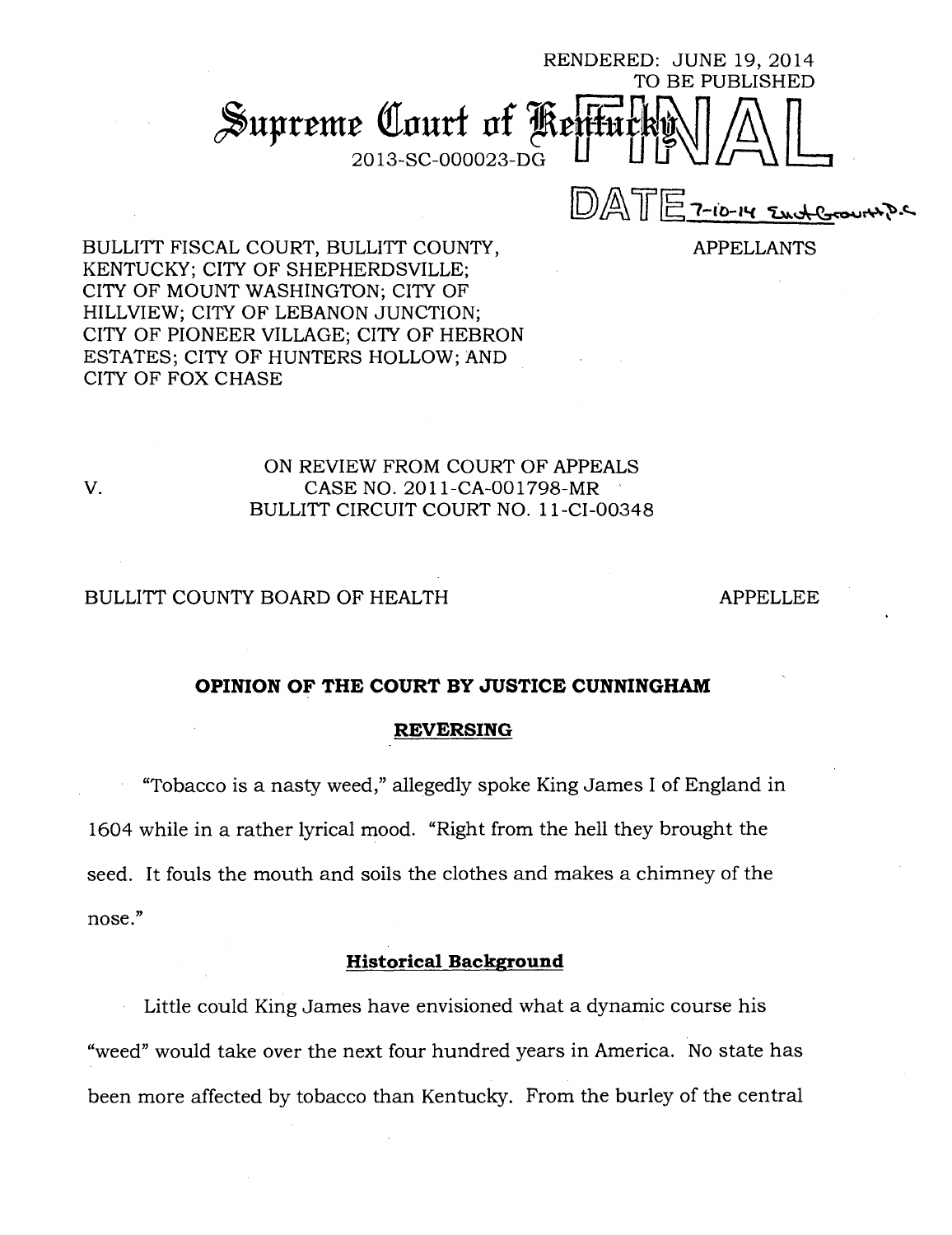region of the state to the dark tobacco of the far west, Kentucky's relationship with its historic cash crop has been bittersweet—both the boon and the bane of our Commonwealth.

Spanning Pikeville to Paducah, rare is the hill, hollow, or hamlet that remains untouched by the legacy of this controversial plant. For example, images of tobacco leaves are molded into the facade of the Caldwell County Courthouse in Princeton, Kentucky as an enduring testament to our agrarian history and culture. Further illustration may be gleaned from the large quilt that hangs on the first floor of our state Capitol building. It has been woven together with 120 sections representing the individual identities of each of our Kentucky counties. More than a dozen of these quilted sections have tobacco plants artistically stitched upon them. These examples are representative of the undeniable impact of tobacco on Kentucky's economic, social, and political history.

It is doubtful that anyone has ever seriously challenged the ancient admonition of King James to suggest that any type of consumption of tobacco is good for one's health. But there are many things that fall upon that list of unhealthy habits of which Americans are still free to indulge. In fact, a notion that has been a large part of the American culture throughout much of its history is the belief that freedom includes the right to be wrong. Renowned 19th century physician and educator, Thomas H. Huxley, stated the opinion of many when he professed, "It is far better for a man to go wrong in freedom than go right in chains." That belief is tempered, of course, with the condition that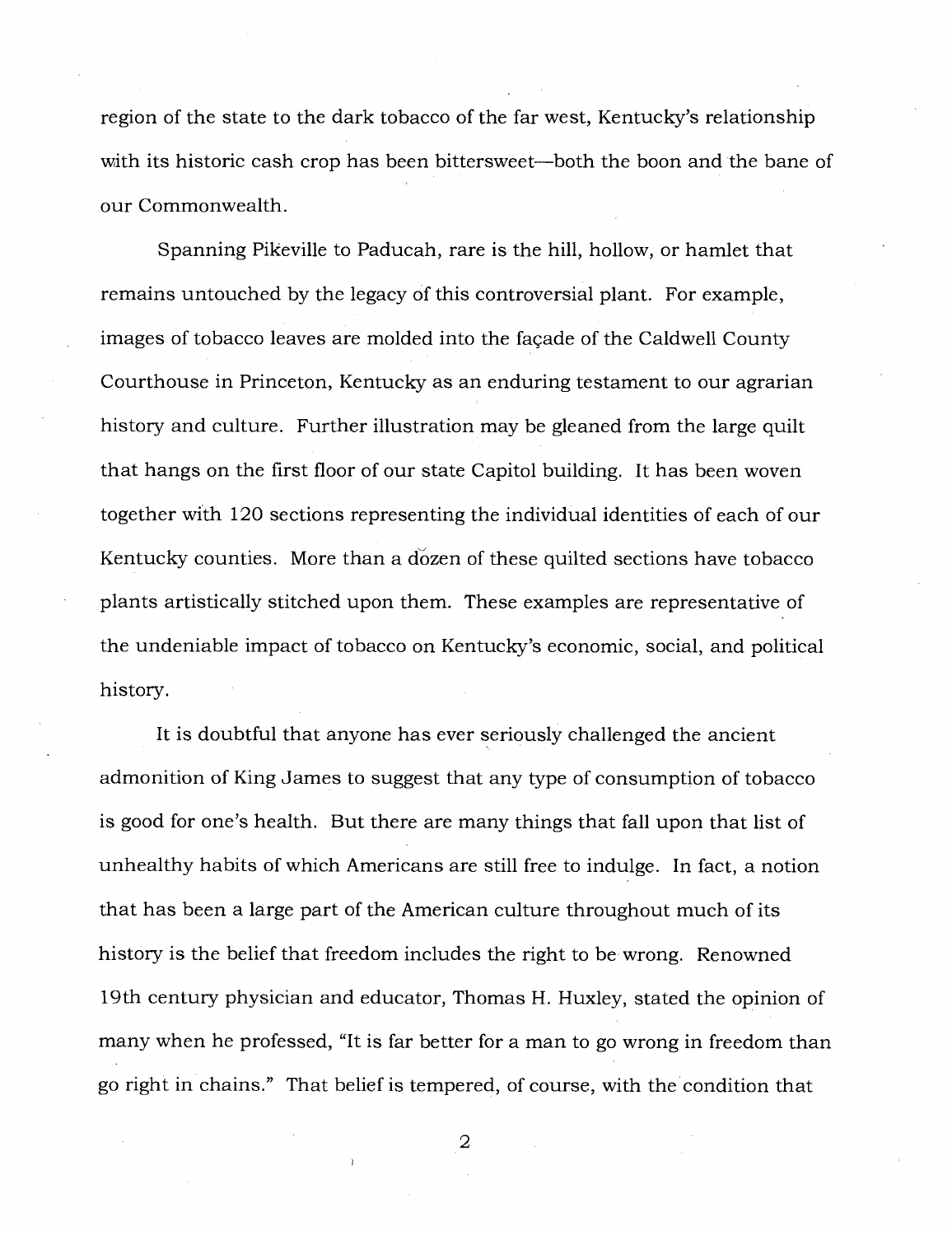the harmful practice does not invade the well-being of others. Nowhere in America has that independent streak existed with greater fervor than in Kentucky. For example, Kentucky was one of the last states to adopt a secondary seatbelt law and to later implement a primary seatbelt law. *See* KRS 189.125.

#### *Smoking Statistics*

The two largest tobacco-producing states are Kentucky and North Carolina, accounting for 75% of tobacco grown in the United States in 2012. <sup>1</sup> Although North Carolina produces more tobacco than Kentucky, the Commonwealth is home to more than twice as many tobacco farms as North Carolina.<sup>2</sup> Cash receipts from Kentucky's tobacco production totaled \$384,886,000 in 2012—approximately 7.3% of the Commonwealth's total agricultural commodity cash receipts that year.<sup>3</sup> This is a substantial economic impact.

Kentucky also leads the nation in smoking prevalence. The Centers for Disease Control and Prevention ("CDC") cites that, in 2012, 28.3% of Kentucky

<sup>2</sup>*Id.* 

*U.S. Census of Agriculture,* 2012, Geographic Area Series: Selected Crops Harvested: 2012 (Table 24) (AC-12-A-51) pp. 412-19, *available at* http://www. agcensus.usda.gov/ Publications / 2012 / Full\_Report/Volume\_1,\_Chapter\_1\_US / usv1.p df.

<sup>3</sup>U.S. Dep't of Agriculture, Economic Research Service, *Farm Income and Wealth Statistics: Annual Cash Receipts by State: Kentucky, <i>available at http://ers.* usda.gov/data-products/farm-income-and-wealth-statistics/annual-cash-receipts-by commodity. aspx#P85907913d41f4f7b97db7113baf8e9b1\_2\_22iTOTOR0x17 (last updated Feb. 11, 2014).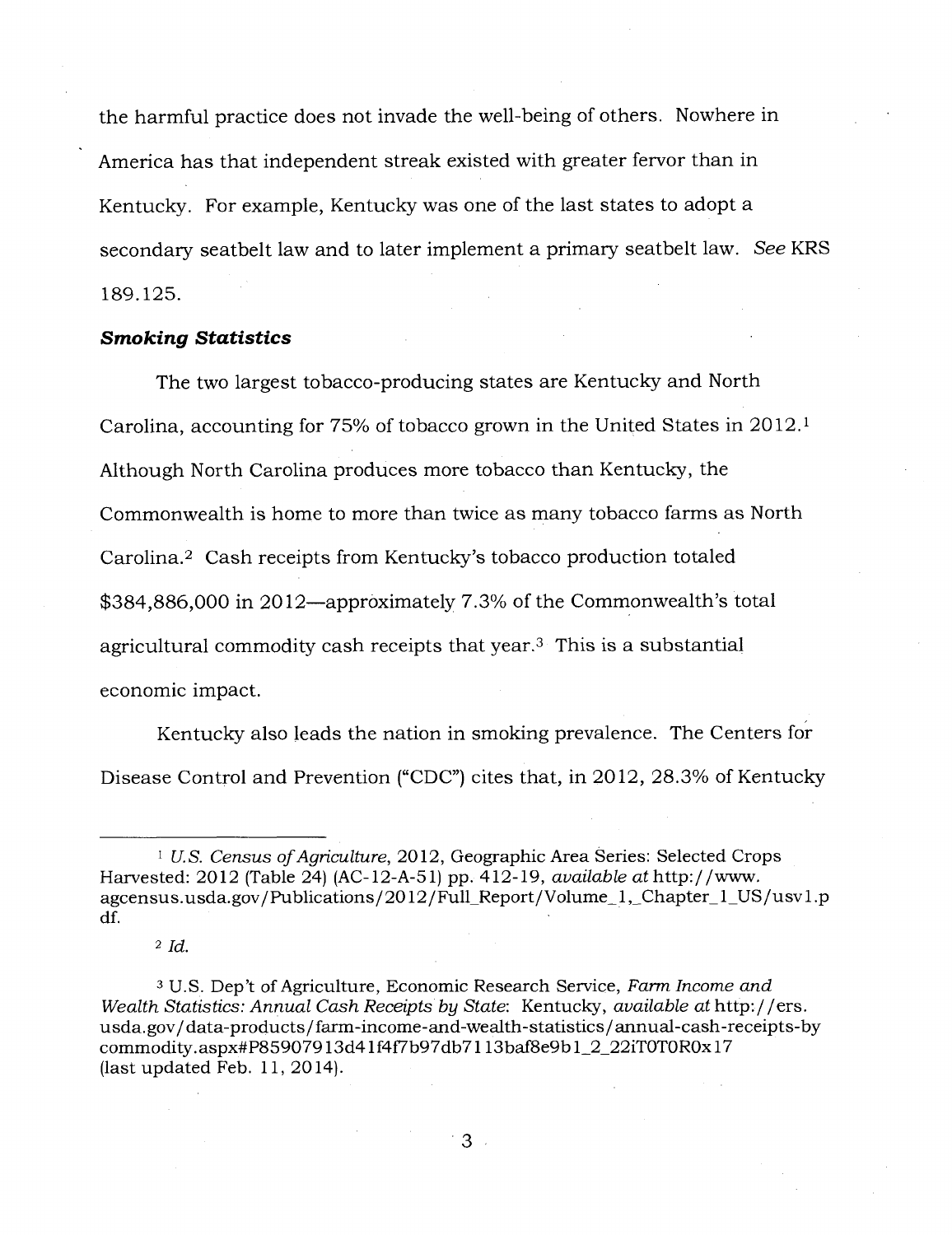adults were classified as current smokers.<sup>4</sup> This statistic slightly decreased from 29% in 2011, where the CDC listed Kentucky as having the highest rate of adult smokers in the country.<sup>5</sup> Kentucky spends in excess of \$1.5 billion in annual health care costs directly related to smoking, \$487 million of which is allocated to Medicaid.<sup>6</sup> Yet, nearly 8,000 Kentucky adults die from smoking related illnesses each year.? This is an astonishing health impact.

In 1964, the U.S. Surgeon General released a report concluding that "cigarette smoking contributes substantially to mortality from certain specific diseases and to the overall death rate.<sup>"8</sup> This report was the first significant attempt at raising awareness of the health issues now commonly associated with smoking, such as the increased risk of lung cancer. Furthermore, in reports throughout the 1980s, then Surgeon General C. Everett Koop famously heralded the negative health consequences of smoking.

More germane to the case before us, subsequent surgeons general reports and other scientific literature have also voluminously documented the

<sup>5</sup>CDC.gov , Kentucky 2011 Tobacco Use, http://www.cdc.gov/tobacco/ data\_statistics / state data/state\_highlights/2012/states/kentucky/index.htm (last visited May 20, 2014).

<sup>6</sup>Tobacco-freekids.org, The Toll of Tobacco in Kentucky, http://www. tobaccofreekids.org/facts\_issues/toll\_us/kentucky (last visited May 20, 2014).

<sup>7</sup>*Id.* 

<sup>8</sup>U.S. Dep't of Health, Education, and Welfare, *U.S. Surgeon General's Advisory Committee, Smoking and Health* (1964) p. 31.

<sup>4</sup>CDC.gov , Kentucky 2012 Tobacco Use, http://apps.nccd.cdc.gov/brfss/ display.asp?cat=TU&yr=  $20128$ gkey= $81618$ state=KY (last visited May 20, 2014).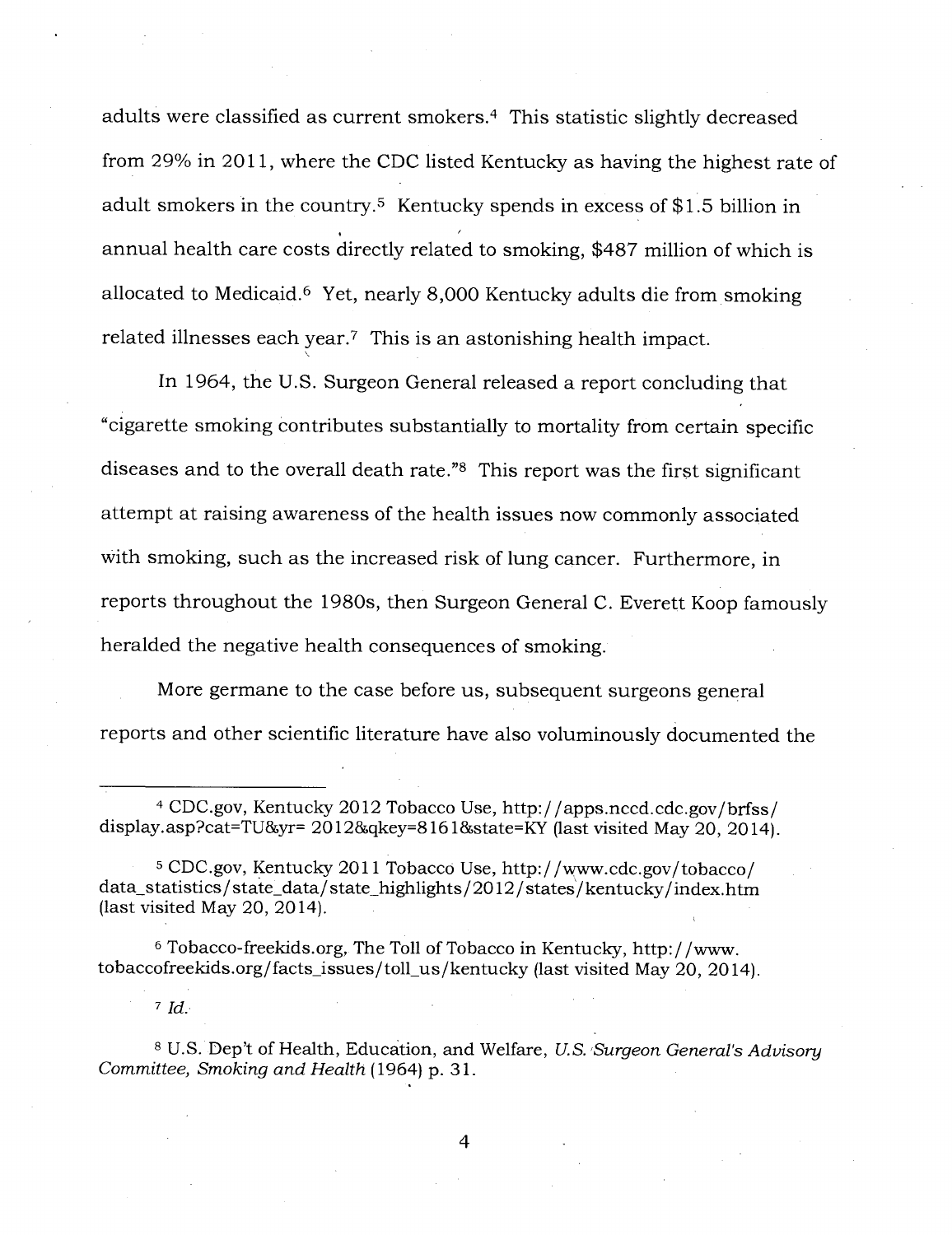harmful effects of tobacco smoke on non-smokers, commonly known as second-hand smoke. A 2006 Surgeon General's Report cites that many of the chemicals inhaled through second-hand smoke are known carcinogens. <sup>9</sup> Further, a 2010 Surgeon General's Report concluded that even short-term exposure to second-hand smoke can result in serious health consequences.<sup>10</sup> In 2009-2010, overall second-hand smoke exposure by Kentucky adults was 51.4%, with 30% reporting exposure in the workplace and 32.8% reporting exposure in public places. $11$ 

Given such dismal data, it is understandable that many health care professionals and government officials have sought to curtail the prevalence of this noxious fume. Promoting a smoke-free society is a reasonable goal grounded in sound research. However, when promotion becomes enactment, even the most virtuous causes must also be grounded in law. *See FDA v. Brown & Williamson Tobacco Corp.,* 529 U.S. 120, 161 (2000) (recognizing that "no matter how important, conspicuous, and controversial the issue . . . an administrative agency's power to regulate in the public interest must always be grounded in a valid grant of authority . . . .").

<sup>9</sup>U.S. Dep't of Health and Human Services, *The Health Consequences of Involuntary Exposure to Tobacco Smoke: A Report of the Surgeon General, (2006) p. 12, available at* http: / / www.ncbi. nlm. nih. gov/ books/ NBK44324 /pdf/TOC.pdf.

<sup>10</sup>U.S. Dep't of Health and Human Services, *How Tobacco Smoke Causes Disease: The Biology and Behavioral Basis for Smoking-Attributable Disease, (2010) p.* 9; *see also* Overview of Key Findings from the 2010 Report, *available at*  http://www.cdc.gov/tobacco/data\_statistics/sgr/2010/index.htm?s\_cid=cs\_1843.

<sup>11</sup>CDC.gov, Smoking and Tobacco Use, State Highlights, Kentucky (2012), http://www.cdc.gov/tobacco/data\_statistics/state\_data/state\_highlights/2012/pdfs/ states/kentucky.pdf (last visited May 20, 2014).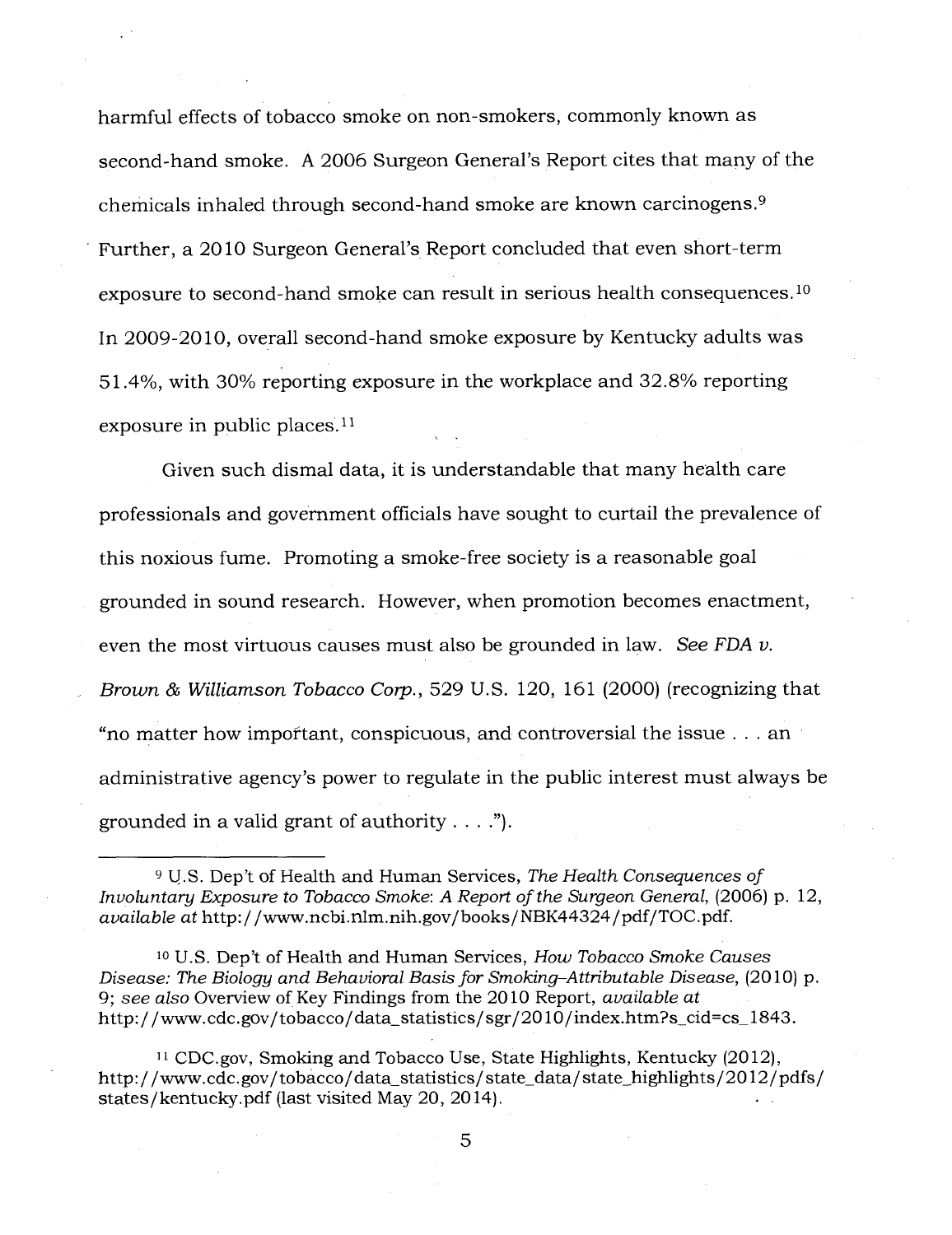#### **Regulation No. 10-01**

On March 22, 2011, the Bullitt County Board of Health (the "Board") enacted Regulation 10-01 (the "Regulation") entitled, "A Regulation Related to the Protection of the Public Health and Welfare by Regulating Smoking in Public Places and Places of Employment." This eleven-page document begins by citing various studies and articles discussing the hazards of tobacco smoke, primarily second-hand smoke. Section 4 of the Regulation prohibits tobacco smoke in "all enclosed public places within Bullitt County," specifically including bars, bingo facilities, hotels, motels, and restaurants.

The subsequent sections of the Regulation prohibit smoking in enclosed places of employment, in certain outdoor public places, and in private clubs. The Regulation does permit smoking in private residences unless they are otherwise defined as "public places." Section 10 of the Regulation requires the posting of "No Smoking" signs and the removal of ashtrays from regulated places. Section 12 requires that the Regulation be, enforced through citations issued by the Board, but also provides that enforcement "may be conducted by . . . sworn law officers" of Bullitt County. The Regulation additionally requires owners and operators of smoking-regulated businesses to direct anyone they see smoking in violation of the Regulation to cease. If the smoker refuses, the Regulation commands that business owners and operators "shall call local law enforcement."

Section 13 of the Regulation provides penalties, including fines, which shall be assessed by the Board upon finding a violation of the Regulation.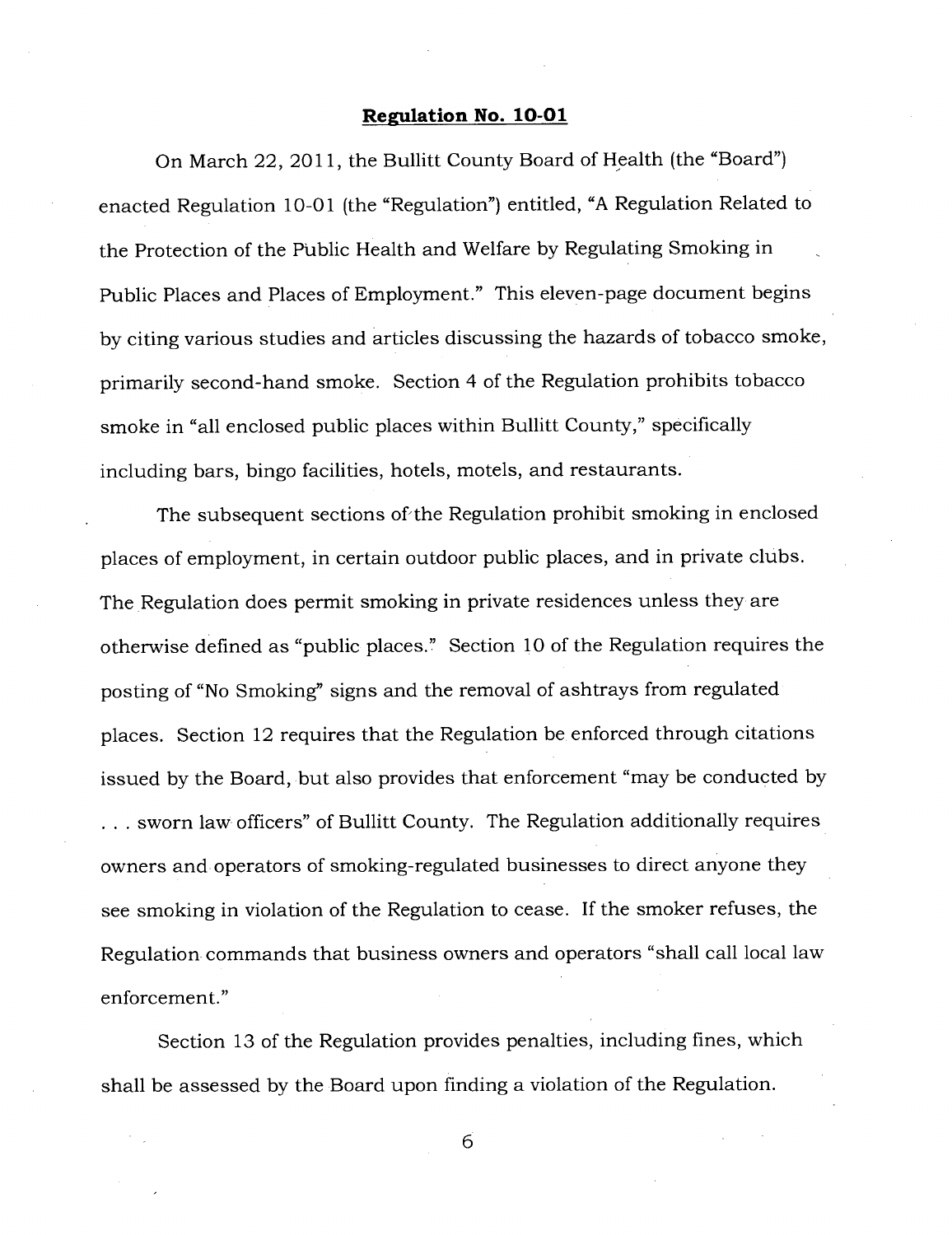Violations by business owners and managers "may serve as reasonable cause for the suspension or revocation of any permit or license." Section 13D further dictates that "[v]iolation of the [R]egulation is declared to be a public nuisance." Section 14 provides that criminal charges must be adjudicated in Bullitt District Court and civil matters must be adjudicated in Bullitt Circuit Court.

## **Procedural History**

The Bullitt County Fiscal Court and eight cities in Bullitt County (collectively referred to as "Appellants") filed a petition for a declaration of rights against the Board in Bullitt Circuit Court. Appellants argued before the trial court, *inter alia,* that the Board had usurped their authority by enacting a substantive law without proper enabling legislation. Appellants sought a declaration that the Regulation is void and unenforceable and further requested a permanent injunction prohibiting its enforcement. The trial court agreed and held that the Regulation was invalid.

A divided Court of Appeals panel reversed the trial court's ruling. The court reasoned that the Regulation was a constitutionally valid and otherwise reasonable exercise of the Board's statutory authority under KRS 212.230(1)(c). This Court granted discretionary review. After reviewing the record and the law, we reverse the decision of the Court of Appeals.

## **Statutory Interpretation**

Appellants present several arguments. First, they assert that, by implementing the Regulation, the Board exceeded its authority pursuant to KRS 212.230(1)(c). In the alternative, Appellants argue that KRS 212.230(1)(c)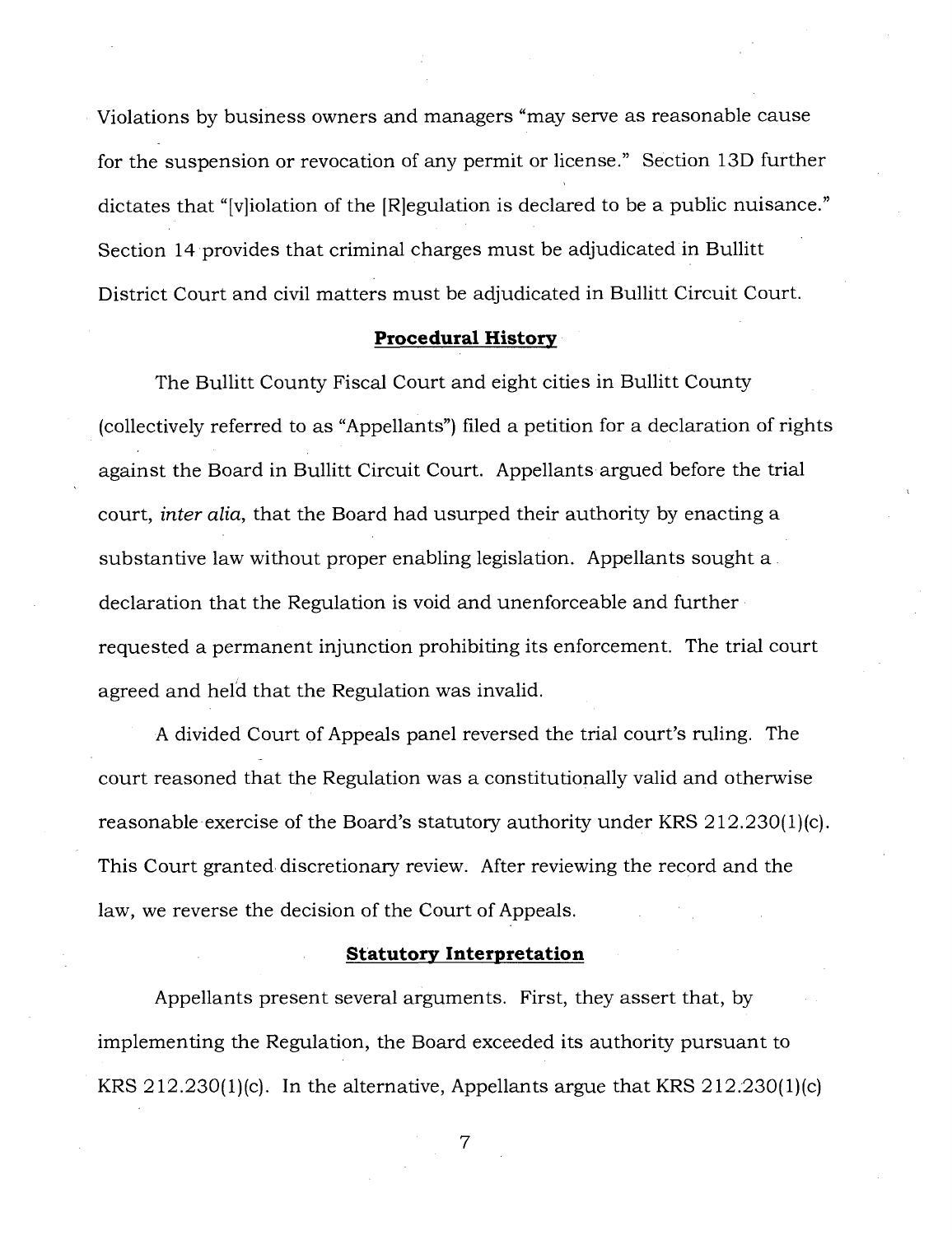is unconstitutional to the extent it is interpreted to authorize the Board's authority to adopt the Regulation. Lastly, Appellants contend that the Regulation has been preempted by state law. Statutory construction is a matter of law which requires de novo review by this Court. *Hearn v. Commonwealth,* 80 S.W.3d 432, 434 (Ky. 2002) (citing *Bob Hook Chevrolet Isuzu, Inc. v. Commonwealth of Kentucky, Transp. Cabinet,* 983 S.W.2d 488 (Ky. 1998)).

## *KRS 212.230*

Our analysis begins with KRS 212.230(1)(c), which states in pertinent part as follows:

(1) County, city-county, and district boards of health shall:

(c) Adopt, except as otherwise provided by law, administrative regulations not in conflict with the administrative regulations of the Cabinet for Health and Family Services necessary to protect the health of the people or to effectuate the purposes of this chapter or any other law relating to public health . . . .

In construing statutes, we must give effect to the intent of the General Assembly. *Maynes v. Commonwealth* 361 S.W.3d 922, 924 (Ky. 2012). "We derive that intent, if at all possible, from the language the General Assembly chose, either as defined by the General Assembly or as generally understood in the context of the matter under consideration." *Id.* (citing *Osborne v. Commonwealth,* 185 S.W.3d 645 (Ky. 2006)). We may also look for guidance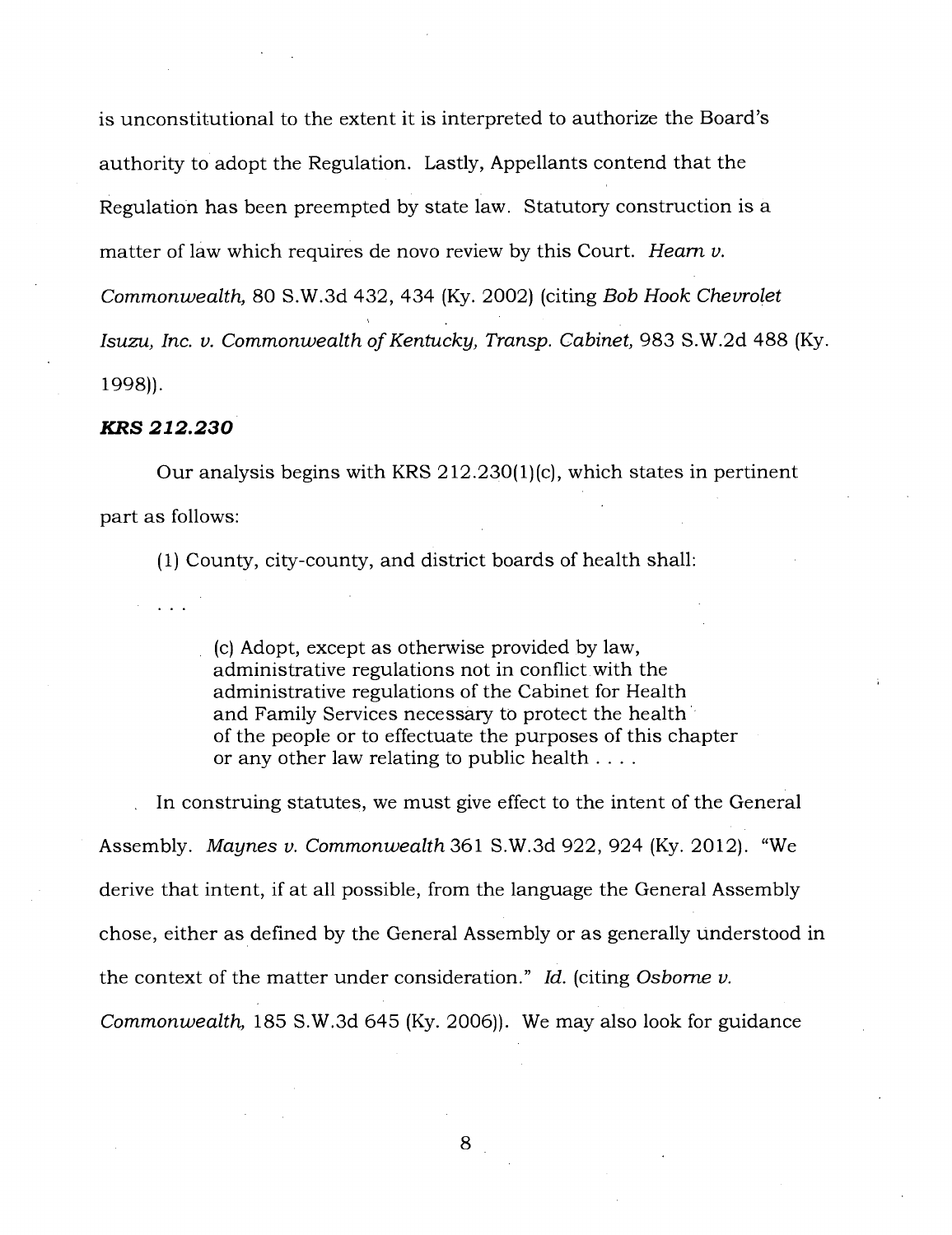from outside sources such as legislative history. *Beshear v. Haydon Bridge Co., Inc.,* 304 S.W.3d 682, 703 (Ky. 2010).

To find sufficient grounding for the Regulation at issue would require this Court to construe KRS 212.230(1)(c) as delegating the totality of the Commonwealth's police power to the health boards. Nothing would remain to be ceded by the General Assembly, including the critical legislative charge of distinguishing virtue from vice. *See Nourse v. City of Russellville,* 78 S.W.2d 761, 765 (Ky. 1935) ("Virtues and vices have frequently changed places as life moved on through the ages: witch burning used to be a virtue and lending money at interest a vice."). Such an expansive interpretation of KRS 212.230(1)(c) would promote an overly broad delegation of legislative sovereignty, thereby violating Sections 27 and 28 of our Kentucky Constitution. However, our plain reading of the statute reveals a more narrow result.

Although KRS 212.230(1)(c) provides health boards with a general grant to adopt regulations "necessary to protect the health of the people," it does not provide the plenary power to adopt any regulation relating to that broad field. KRS 212.230(1)(c) is actually a limited delegation of legislative authority evidenced by the qualification that health boards may adopt, "except as otherwise provided by law, administrative regulations not in conflict with the administrative regulations of the Cabinet for Health and Family Services." Thus, KRS 212.230(1)(c) generally provides for vigorous health boards, while also reserving the totality of the state's police power in the field of public health. The legislative history of this statute proves instructive.

 $\mathbf Q$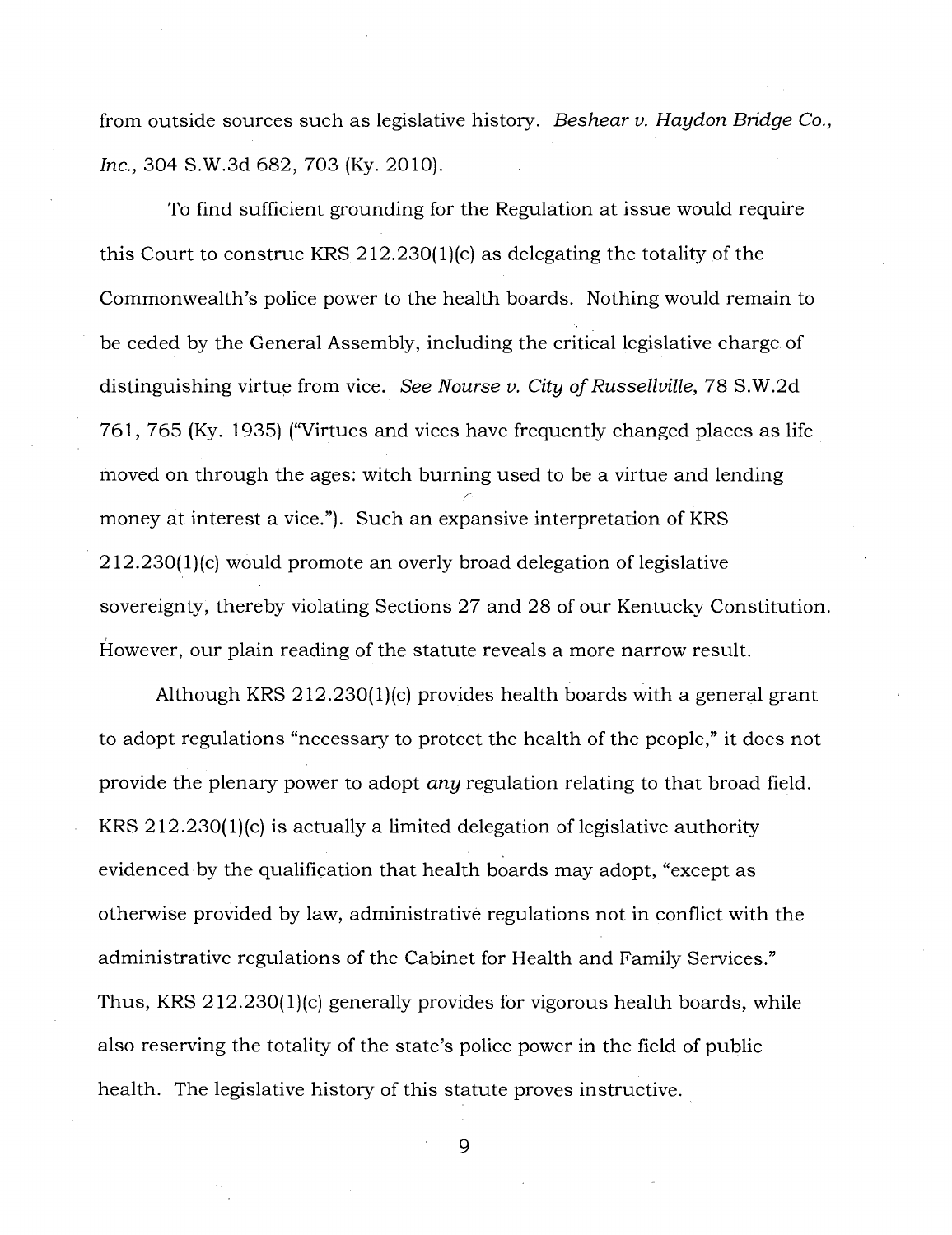## *Legislative History*

KRS 212.230, and its predecessor provisions, enjoys a rich and enduring history. With the enactment of the Kentucky Revised Statutes in 1942, Kentucky Statutes ("KS") 2054a-10, 2054a-15, and 2055 were amended and reclassified as KRS 212.230. However, KS 2055 dates as far back as 1893. *See* Carroll's Kentucky Statutes (1936). The 1942 amendments to. KS 2055 retained much of the enabling language that was present in older versions. Under these statutes, the enumerated powers and duties of county health boards focused primarily on the prevention and containment of epidemic and communicable diseases.

In 1954, the language presented in KRS  $212.230(1)(c)$  was added and has not been substantively amended since. In that year, it would have been commonplace for members of the General Assembly to indulge in a cigarette or cigar in their offices, committee rooms, or even on the floors of the House and Senate chambers. Most likely, the KRS 212.230(1)(c) legislation was debated and voted in chambers fogged with a haze of smoke. In fact, smoking was not prohibited in the Capitol building until 2004 and even then only in "public areas." KRS 61.167. The bill that would become KRS 61.167 was approved in the House of Representatives by a vote of 72-15 and in the Senate by a vote of 31-3. Thus, as recent as 2004, there were duly-elected members of the General Assembly voting against the regulation of smoking in their own workplaces.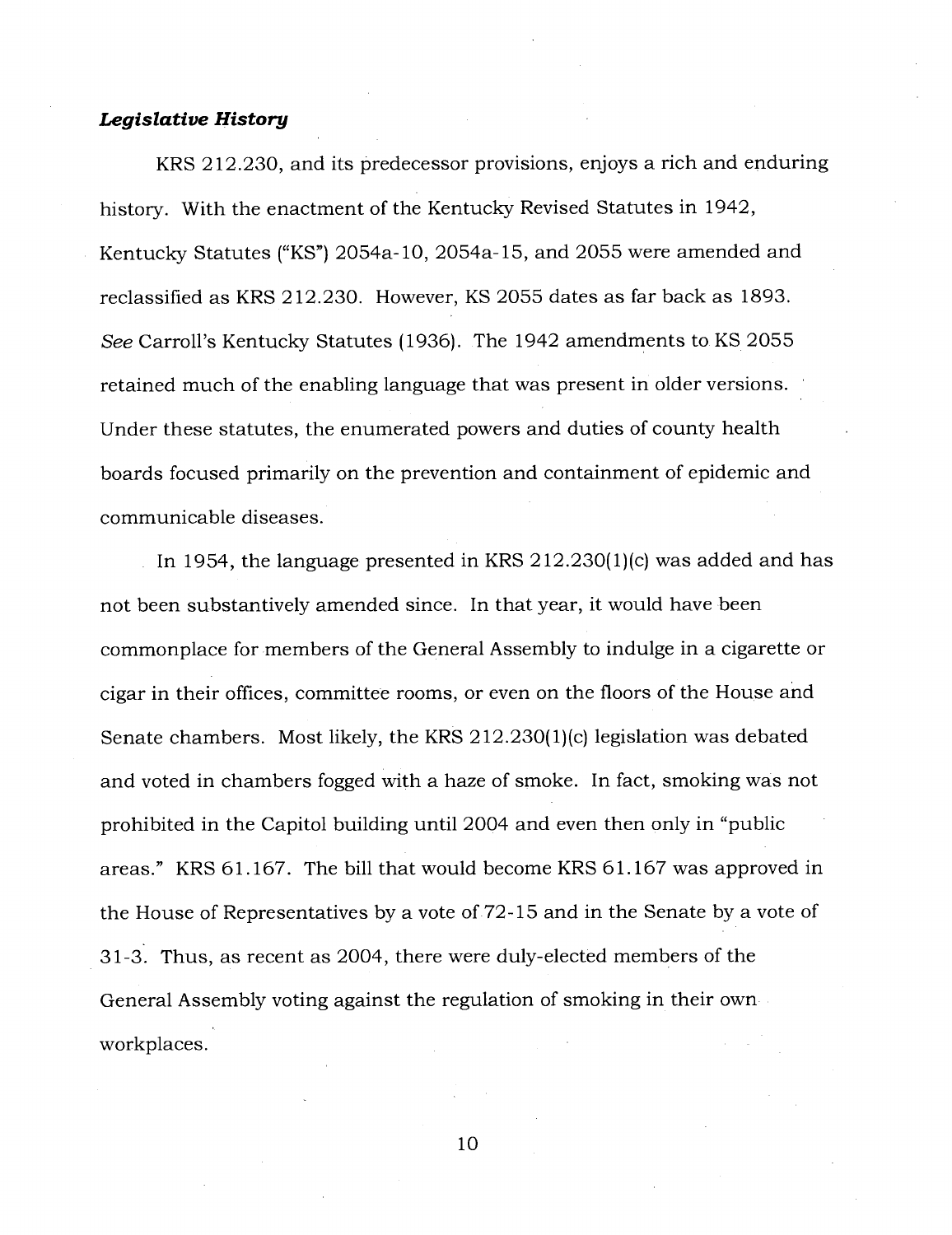It therefore strains credulity that, in 1954, the legislators responsible for KRS 212.230(1)(c) would have intended, or even remotely foreseen, that this statute would be invoked sixty years later by an administrative agency to prohibit smoking in public places. In addition to our plain reading of KRS  $212.230(1)$ (c), the legislative history surrounding this statute similarly fails to provide grounding for the Regulation. Furthermore, "we must be guided to a degree by common sense as to the manner in which [the legislature] is likely to delegate a policy decision of such economic and political magnitude to an administrative agency." *Brown & Williamson Tobacco Corp.,* 529 U.S. at 133. Nevertheless, we will explore our precedent in search of further clarification.

#### *Instructive Decisions*

The Court of Appeals primarily supports its holding in this case by quoting at length prior decisions by this Court. We believe that the cases cited by the Court of Appeals and further advanced by the Board are distinguishable from the present matter.

The Court of Appeals relied heavily on our decision in *Commonwealth v. Do, Inc.,* 674 S.W.2d 519 (Ky. 1984). In that case, this Court approved the Jefferson County Board of Health's regulatory involvement in the prevention of lead paint poisoning in Jefferson County. Our decision was premised primarily on KRS 211.900 et seq., which specifically addressed lead poisoning and expressly authorized and encouraged action at the local level. *See* KRS 211.901(4); KRS 211.901(6). In contrast, there is no similar statutory mandate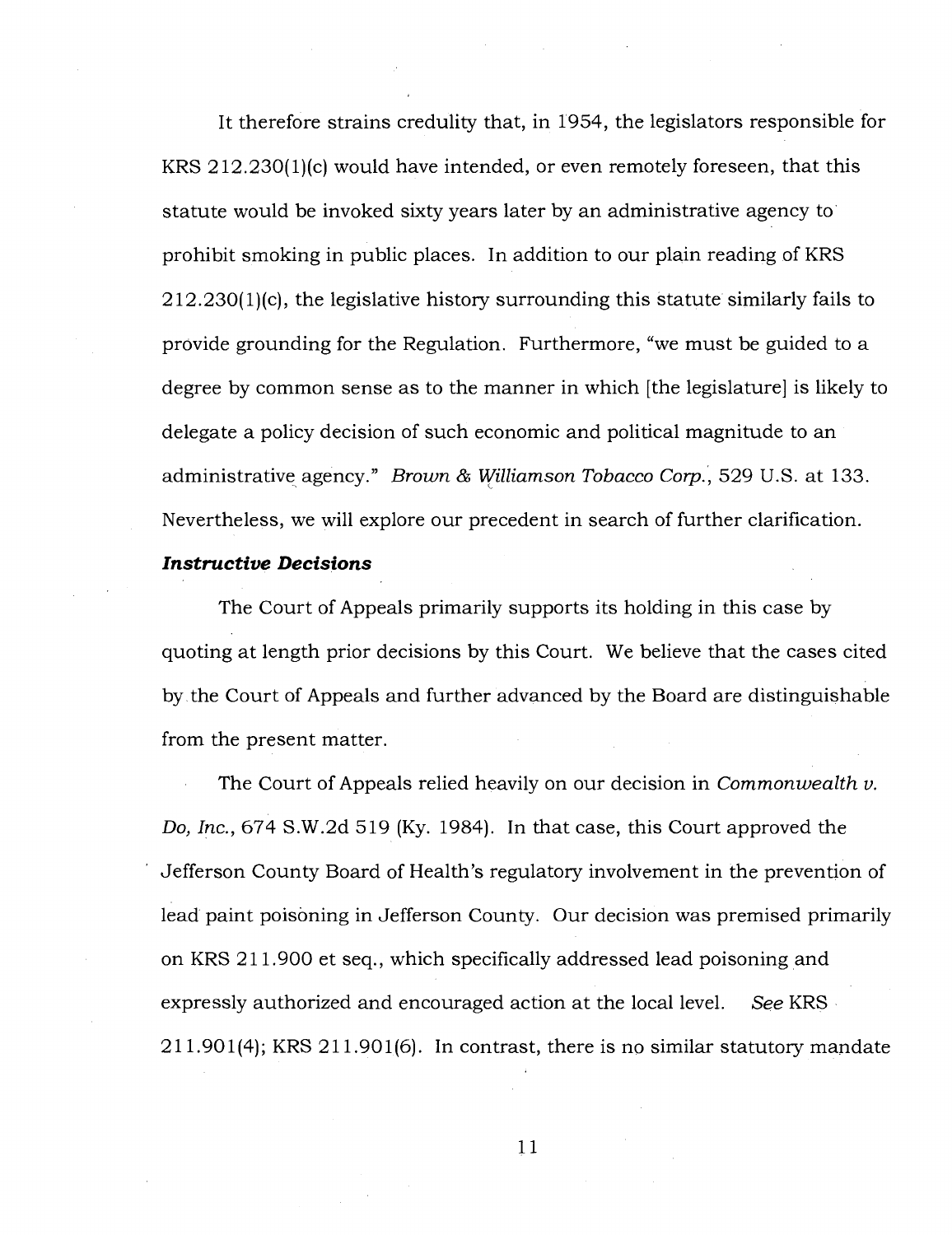authorizing the Board to regulate smoking and second-hand smoke in particular.

Notably, the *Do* Court did not rely on KRS 212.230(1)(c). Instead, *Do*  briefly discussed KRS 212.350 et seq. as a basis for the health board's general authority. *Do,* 674 S.W.2d at 521. KRS 212.350 is an enabling statute that incorporates provisions similar in breadth and scope to KRS 212.230(1)(c). However, KRS 212.350 and its accompanying provisions apply exclusively to counties containing cities of the first class/consolidated governments, which is limited to Jefferson County.<sup>12</sup> The distinction in the enabling language contained within the two statutes may be inconsequential for much of our analysis. Yet, a closer look at Chapter 212 reveals a decisive distinction. In counties containing cities of the first class, KRS 212.380(1) provides as follows:

[S]aid board shall be composed of ten (10) members, two (2) of whom shall be the mayor of such city, and the county judge/executive of such county, as members ex officio, and four (4) of whom shall be *appointed by the mayor* of such city and four (4) of whom shall be *appointed by the county judge/ executive* of such county with the approval of the fiscal court.

(Emphasis added).

KRS 212.380(1) was originally enacted in 1942 and has been amended several times since. However, for purposes of our analysis, KRS 212.380(1) has consistently provided that health board members in counties regulated under

<sup>&</sup>lt;sup>12</sup> Because of the many unique aspects of managing cities of varying populations, the General Assembly has historically assigned each Kentucky city to one of six different classes. *See* Ky. Const. § 156 (repealed); *see also* KRS 81.010 (repealed). Effective January 1, 2015, the six-class system will be replaced by a twoclass system. *See* 2014 Kentucky Laws Ch. 92 (HB 331).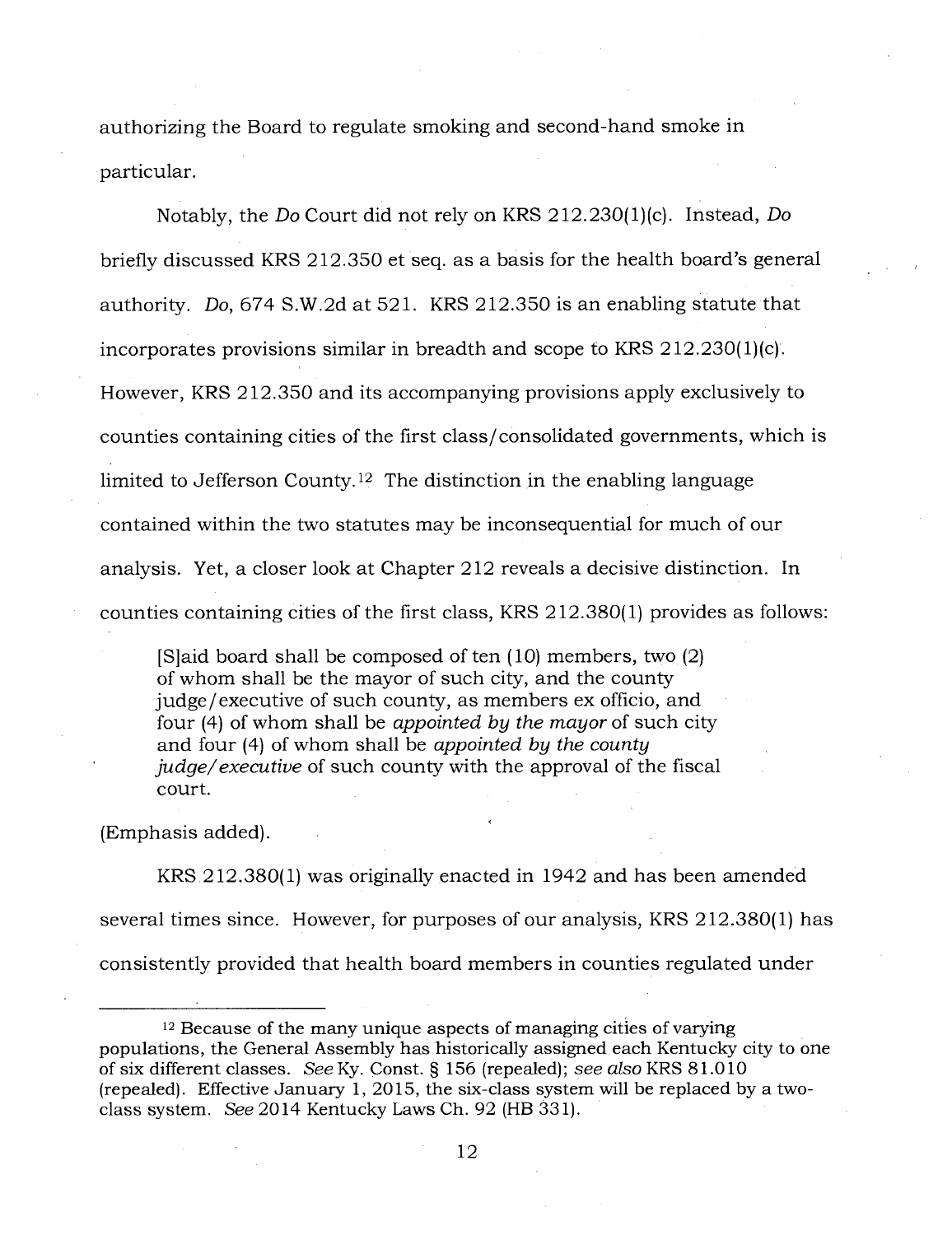that statute shall be appointed through some type of joint action by the mayor and county judge/executive.

In contrast, the composition of the Board in the present case of Bullitt County is determined by KRS 212.020(1). That provision instructs that health boards shall be composed of a total of twelve members, ten of whom are appointed by the Secretary of the Cabinet for Health and Family Services. KRS 212.020(1). The remaining two members include the county judge/executive and one person appointed by the local fiscal court. *Id.* 

Therefore, Jefferson County Health Board members are either locally elected officials or are appointed by locally elected officials. However, in counties such as Bullitt, the substantial majority of health board members are appointed by the Secretary of the Cabinet for Health and Family Services and not by duly elected representatives. When regulating controversial issues traditionally within the province of state or local legislative entities, this structure is constitutionally problematic in that it does not comport with traditional notions of representative government. *Cf. Lexington Fayette County Food and Beverage Ass'n v. Lexington-Fayette Urban County Gov't,* 131 S.W.3d 745 (Ky. 2004) (upholding anti-smoking ordinance enacted by the Lexington-Fayette Urban County Council).

Another case cited with much fanfare is *Louisville & Jefferson County Bd. of Health v. Haunz,* 451 S.W.2d 407 (Ky. 1970). In that case, our predecessor Court upheld the Jefferson County Board of Health's administrative regulations requiring minimal standards for habitable housing.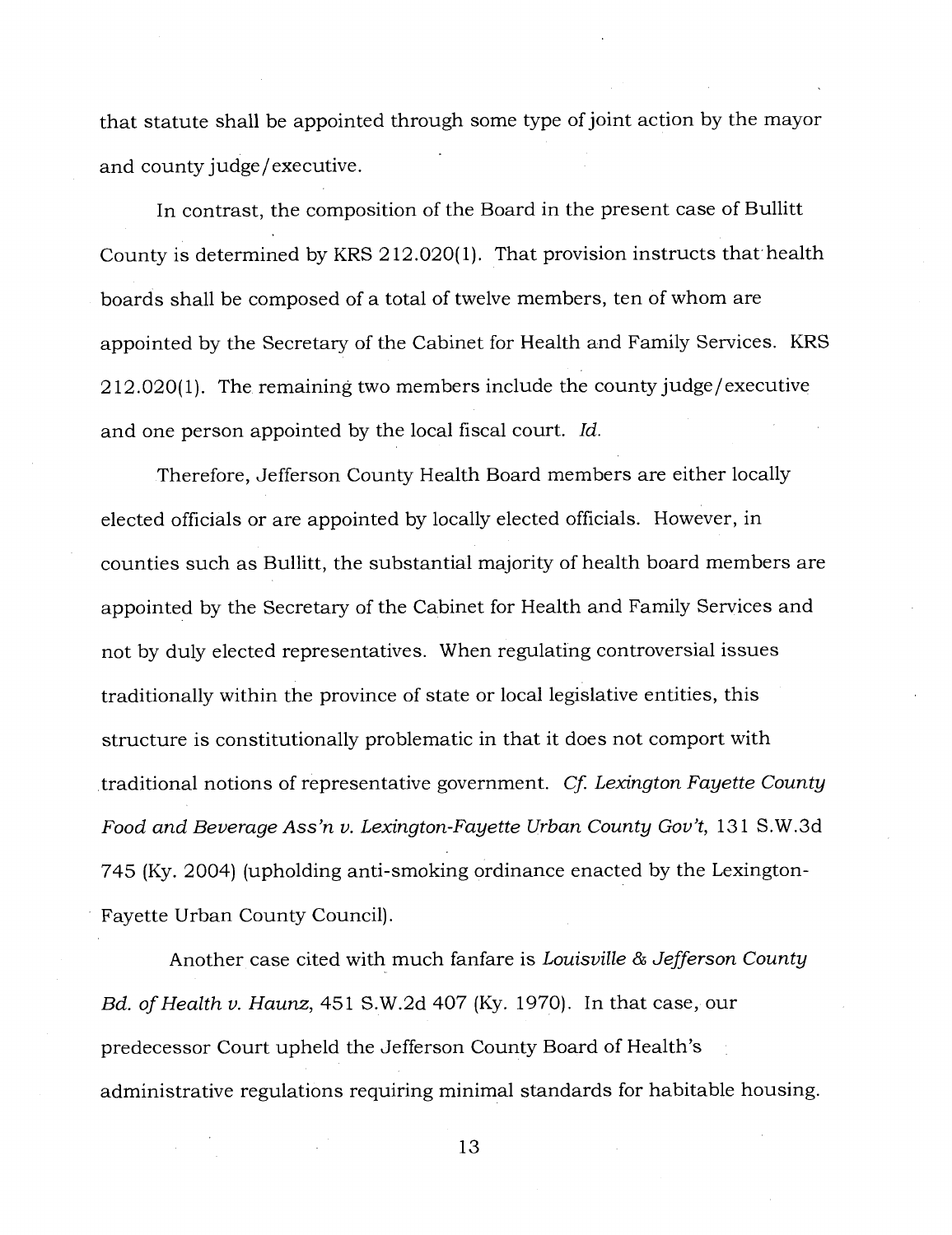*Id.* Similar to *Do,* the regulations in *Haunz* were adopted pursuant to the health board's statutory authority provided by KRS 212.350, not KRS  $212.230(1)(c)$ .

In support of its argument in the present case, the Board notes that the enabling language in KRS 212.350 is closely analogous with KRS 212.230(1)(c). By way of import, the Board contends that, under the reasoning advanced in *Haunz,* all health boards possess the "broad authority to promulgate rules and regulations concerning the public health." *Do,* 674 S.W.2d at 521 (citing *Louisville & Jefferson County Bd. of Health v. Haunz,* 451 S.W.2d 407 (Ky. 1970)); *see also Do,* 674 S.W.2d at 521 (recognizing that "there is no broader field of police power than that of public health") (citations omitted). Although the Board's argument for this facial application of *Haunz* to the present facts is not without merit, a more thorough analysis of *Haunz* reveals a disparity between its holding and the authority it offers in support thereof.

*Haunz* cites several decisions in support of its holding. *Southeastern Displays, Inc., v. Ward,* 414 S.W.2d 573 (Ky. 1967); *Butler v. United Cerebral Palsy of Northern Ky., Inc.,* 352 S.W.2d 203 (Ky. 1961); *Baughn v. Gorrell & Riley,* 224 S.W.2d 436 (Ky. 1949). In each of these three cases, the Court upheld the constitutionality and validity of various statutes authorizing administrative agencies to promulgate rules and regulations. However, *Ward, Butler,* and *Baughn* involved statutes providing for the regulation of advertising devices along public roads, public aid to private institutions involved in the education of "exceptional children," and the establishment of wage controls,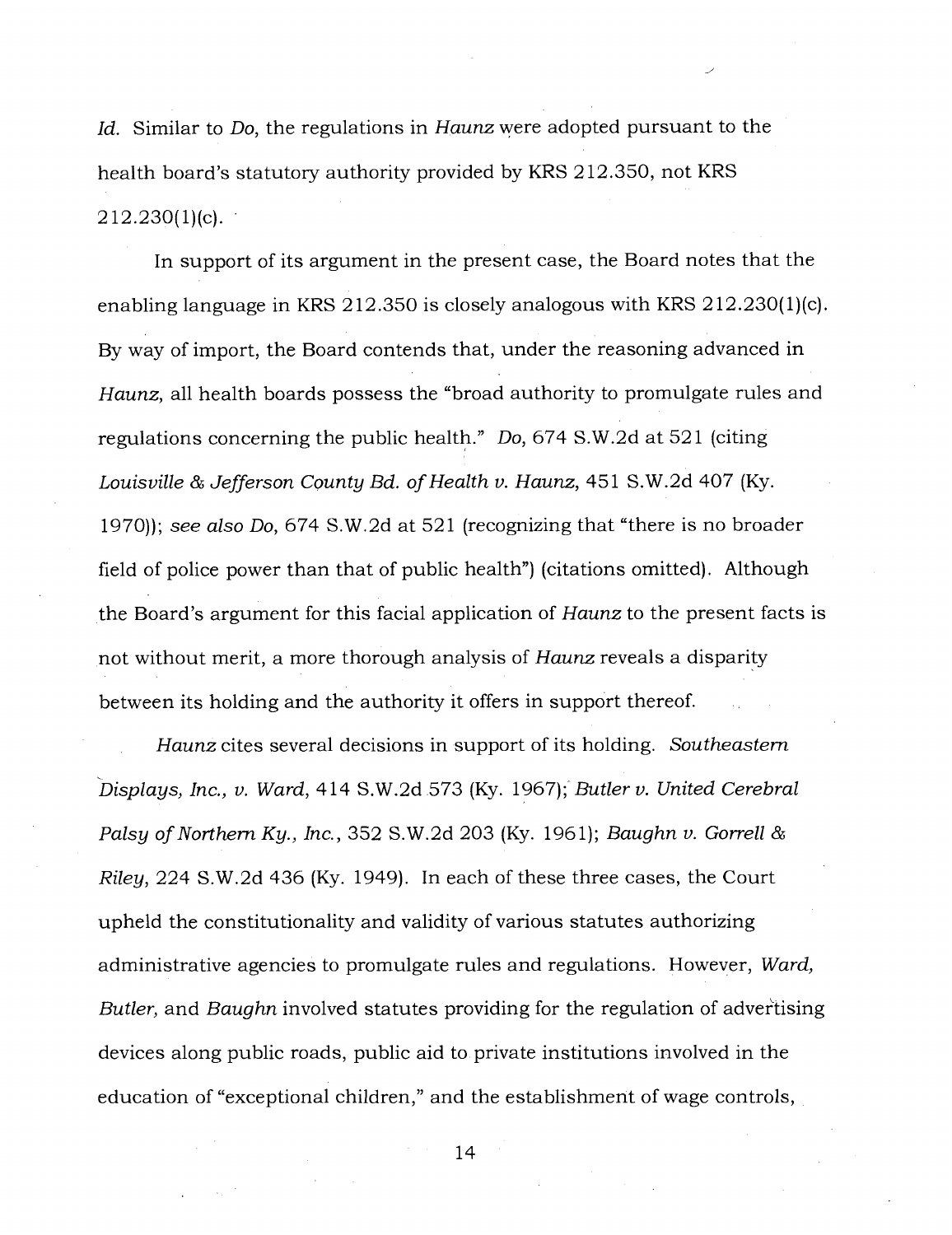respectively. As such, these cases involved enabling statutes that were much more narrow and definitive of a specific regulatory domain than that provided by KRS 212.230(1)(c). We find the application of these cases to the present matter to be incongruous.

Lastly, the Haunz Court relied on *Barnes v. Jacobsen,* 417 S.W.2d 224 (Ky. 1967). That case involved a challenge to the validity of a regulation adopted by the Boone County Board of Health pursuant to KRS 212.230(1)(c). The regulation provided that "no private sewage disposal system should be installed without a permit first having been obtained from the Boone County Health Department." *Id.* at 227. Citing no statutory authority other than KRS  $212.230(1)$ (c), the Court held that the health board properly exercised its authority in adopting the regulation. *Id.* at 227-28.

At first blush, *Barnes* appears to advance the Board's expansive interpretation of KRS 212.230(1)(c). However, a closer inspection reveals that the Court's determination was fortified almost exclusively by a well-established line of cases recognizing the need for strong local control regarding matters of sewage and sewage disposal. *See, e.g., Nourse,* 78 S.W.2d at 765 ("[N]othing contributes more to secure the preservation of public health than a sanitary system of sewage disposal . . . ."); *Sanitation District No. 1 of Jefferson County v. Campbell,* 249 S.W.2d 767, 773 (Ky. 1952) (citing *Hutchinson v. City of Valdosta,* 227 U.S. 303, 308 (1913)). This paramount concern for regulating solid waste has been subsequently codified by statute. *See* KRS 224.43-010 et seq.; KRS 211.350; KRS 212.230(1)(g). The present case does not enjoy such a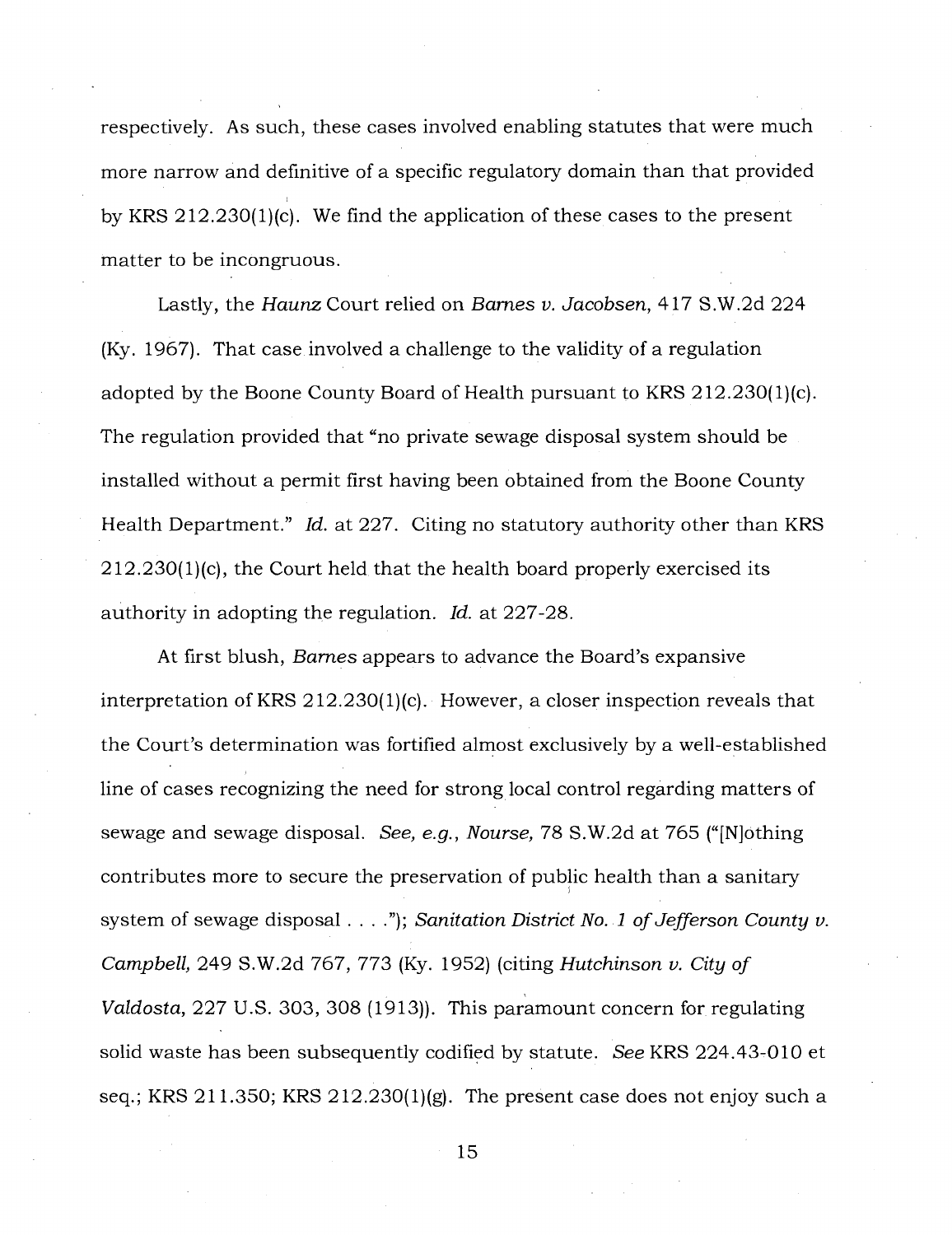well-established line of authority regarding the need for administrative regulation of smoking and second-hand smoke. In sum, we find limited utility in the holdings advanced by *Do* and *Haunz* and the authority upon which they rely.

We do find guidance in the reasoning of *Henry v. Parrish,* which rings as true today as it did in 1948. 211 S.W.2d 418 (Ky. 1948). In that case, our predecessor Court held that the Jefferson County Board of Health exceeded its statutory authority to regulate when it required food establishments in Jefferson County to pay a fee. *Id.* The purpose of the fee was to defray the costs of administering the health board's regulations. *Id.* 

*Parrish* recognized "that certain police powers may be, and properly should be, delegated to municipalities in order that they may carry on local self government." *Id.* at 420 (citations omitted); *see also Stephenson v. Louisville & Jefferson County Bd. of Health,* 389 S.W.2d 637 (Ky. 1965) (holding that the Jefferson County Board of Health was a municipal corporation and subdivision of the state). The *Parrish* Court continued, noting that "[o]n the other hand, Sections 27 and 28 of our Kentucky Constitution forbid the delegation of legislative power to administrative boards or agencies, which are a part of the executive branch of government." *Parrish,* 211 S.W.2d at 421.

This conflict between the need for strong local authority and Kentucky's robust separation of powers provisions was further developed by the Court as follows: "An administrative body may, of course properly promulgate *subordinate* rules. But in this case, the action of the [Jefferson County Health .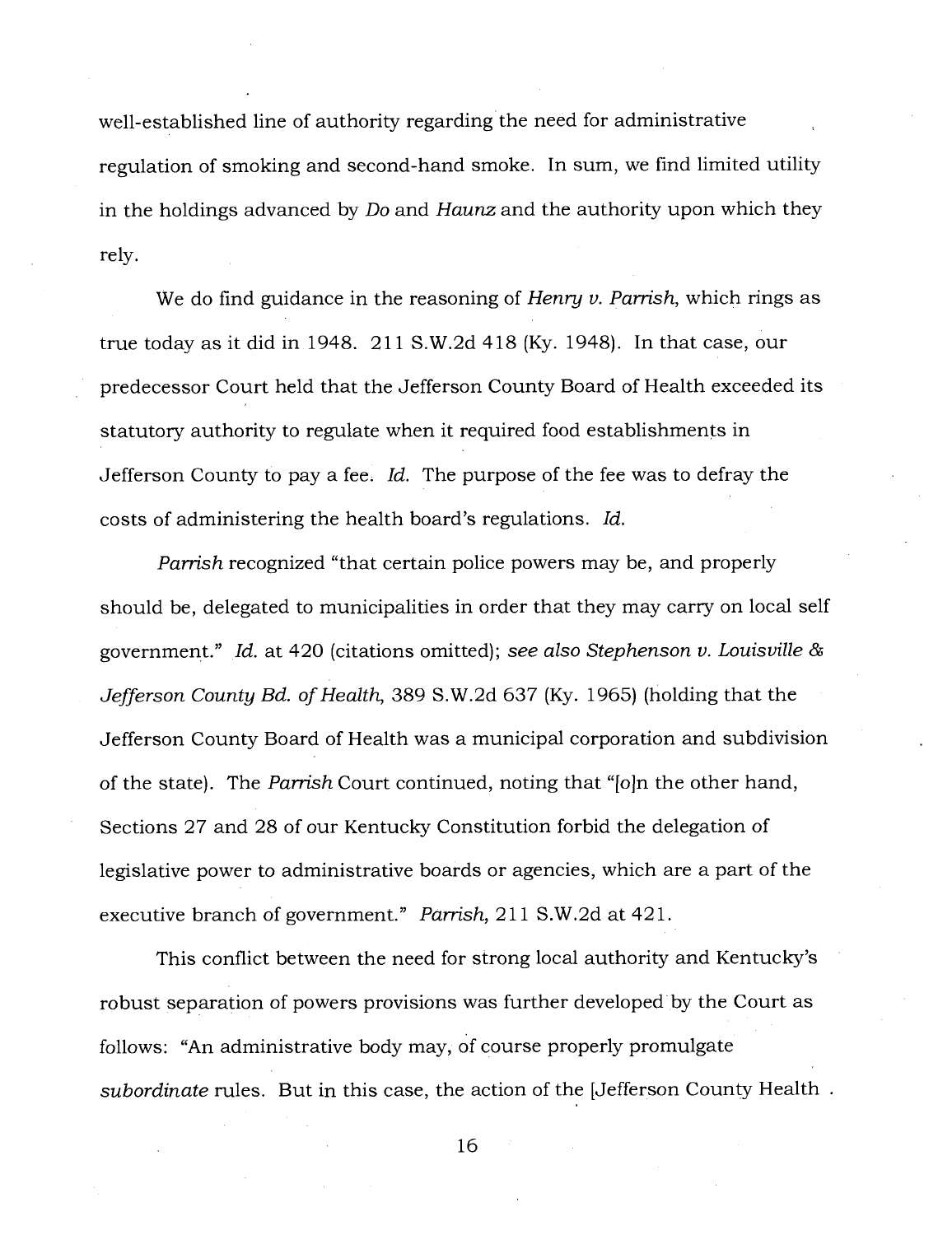Board] constituted the exercise of legislative power in enacting the *paramount*  rule." *Id.* (emphasis added); *see also id.* at 422 (citing 42 Am.Jur., Public Administrative Law, Section 99) ("Regulations are valid only as subordinate rules and when found to be within the framework of the policy which the legislature has *sufficiently defined.")* (emphasis added).

Applying the facts of the present case to the dichotomy advanced in *Parrish,* we conclude that KRS 212.230(1)(c) cannot be construed as the paramount rule from which the allegedly subordinate Regulation was derived. Regarding the regulation of smoking and second-hand smoke in particular, "no specific statutory authority is given, and if any exists, it must be implied." *Parrish,* 211 S.W.2d at 421. By adopting the Regulation here, the Board impermissibly enacted a paramount rule under the guise of a subordinate regulation, therefore placing the proverbial cart in front of the horse.

We can gain further insight from our nation's highest court. In the case of *FDA v. Brown & Williamson,* the U.S. Supreme Court determined that the Food, Drug, and Cosmetic Act ("FDCA") did not authorize the Food and Drug Administration ("FDA") to regulate tobacco products. 529 U.S. at 161. In so holding, the Court articulated the parameters of deference applied to the determinations of federal administrative agencies. *Id.* at 159-61;

*Chevron U.S.A. Inc. v. Natural Res. Def. Council,* 467 U.S. 837 (1984) (holding that courts must defer to an agency's reasonable interpretation of statutes that it administers absent clear Congressional intent to the contrary). Even though applying this stringent *Chevron* standard, the Court invalidated the 1996 FDA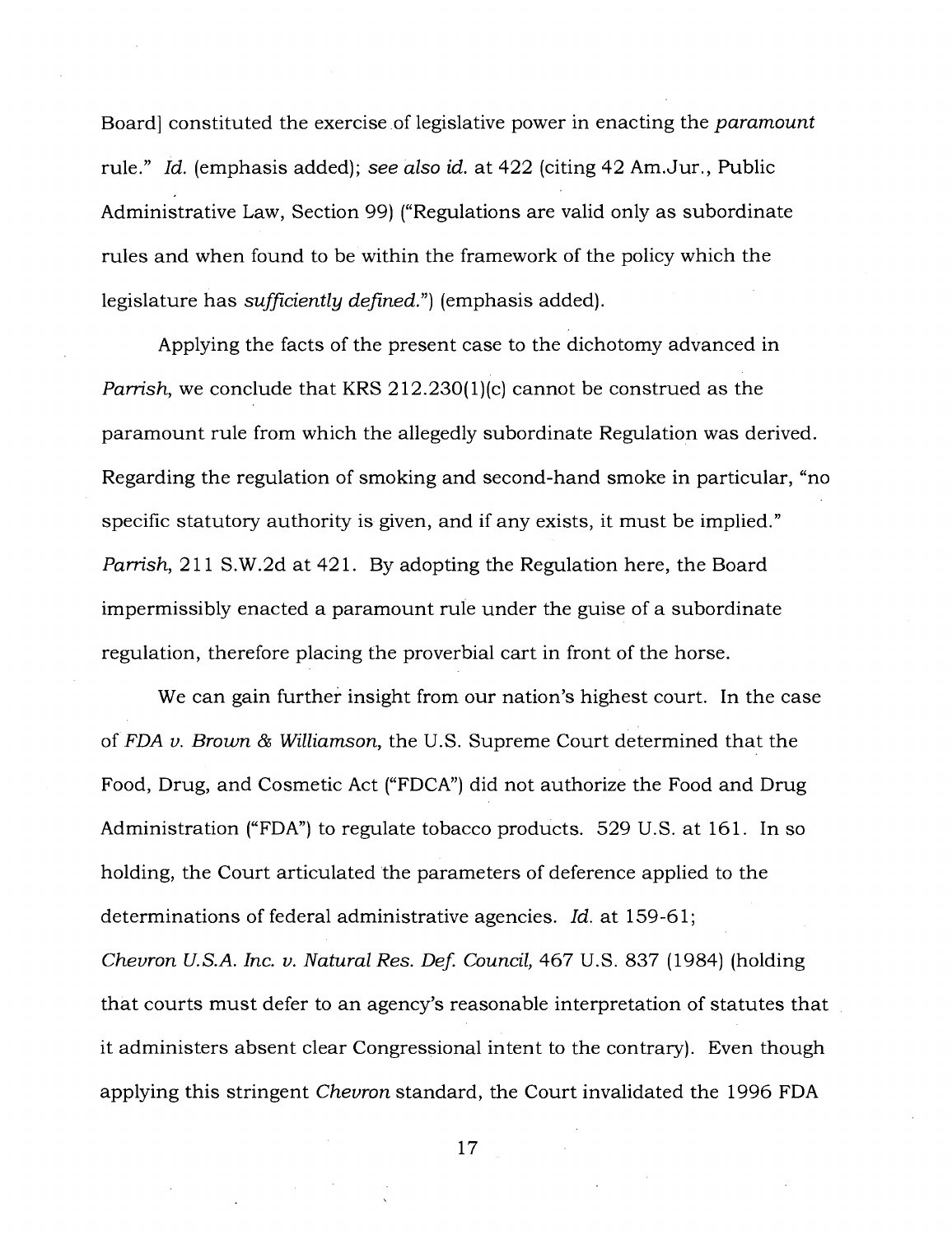regulations governing the promotion and labeling of tobacco products and their accessibility to children and adolescents. *Brown & Williamson,* 529 U.S. at 161.

In a belated response to the Court's decision, Congress enacted The Family Smoking Prevention and Tobacco Control Act of 2009, which was signed into law by President Obama in June of that year. *See* 21 U.S.C. § 387 et seq. The new enactment amended the FDCA by authorizing the FDA to regulate tobacco products and specifically directed the FDA to reissue the 1996 regulations invalidated in *Brown & Williamson.* 21 U.S.C. § 387a; 21 U.S.C. § 387a-1(a)(2). However, the new statutory amendments forbid the FDA from banning tobacco products. 21 U.S.C. § 387g(d)(3).

The substantive distinctions between *Brown & Williamson* and the present case do not foreclose analogy. At its foundation, *Brown & Williamson*  further reinforces that the authority of administrative agencies to regulate tobacco products must be sufficiently grounded in legislative enactment. The Family Smoking Prevention and Tobacco Control Act of 2009 provides such an example. Its adoption in the wake of the *Brown & Williamson* decision reaffirms that, although the engine of representative democracy may be less than expeditious, it nevertheless endures and accomplishes that for which it was designed.

We note that the Kentucky General Assembly has regulated smoking in state-owned and managed facilities, thus acknowledging that smoking is a matter of public health. *See* KRS 61.165; KRS 61.167; KRS 438.050; KRS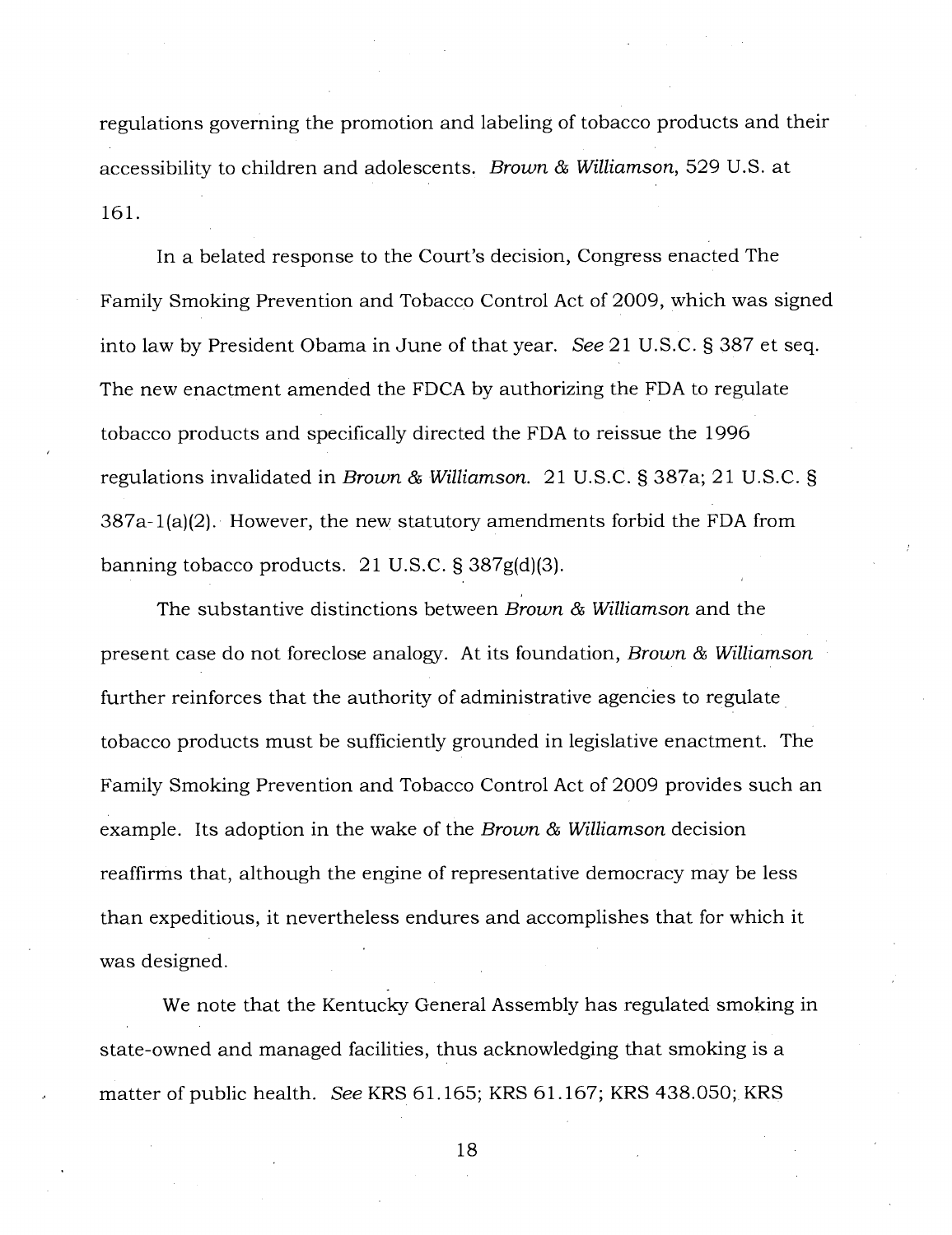196.245. However, the authority granted under KRS 212.230(1)(c), even when coupled with these additional statutes, fails to provide the Board with the teeth necessary to adopt and enforce the Regulation. *Cf.* 21 U.S.C. § 387 et seq. Moreover, our analysis is strengthened by Kentucky's longstanding rule that, where reasonable doubt exists concerning the proper scope of an administrative agency's authority, it should be resolved against the agency. *See Parrish,* 211 S.W.2d at 422 (citing *Bd. of Educ. of City of Newport v. Scott,*  224 S.W. 680, 681 (Ky. 1920)). Therefore, we conclude that there is insufficient grounding in statute for the Regulation adopted by the Board in this case.

To provide clarification, our holding does not seek to defang KRS 212.230(1)(c) or the other provisions of that Chapter. Nor is our holding intended to disturb our prior decisions in the field of public health. Yet, an increase in the aggregate power of administrative agencies over the recent decades, if left unchecked, invites the ascendance of a fourth branch of government—the regulatory state. The trustees of our state and federal constitutions must bear this burden with pragmatic resolve so. that government may effectively function in the 21st century without abdicating sovereignty. The balancing of freedoms is the most delicate task of a democracy for which there is no judicial panacea. A free people vest that onerous duty to those whom they have entrusted through the elective process.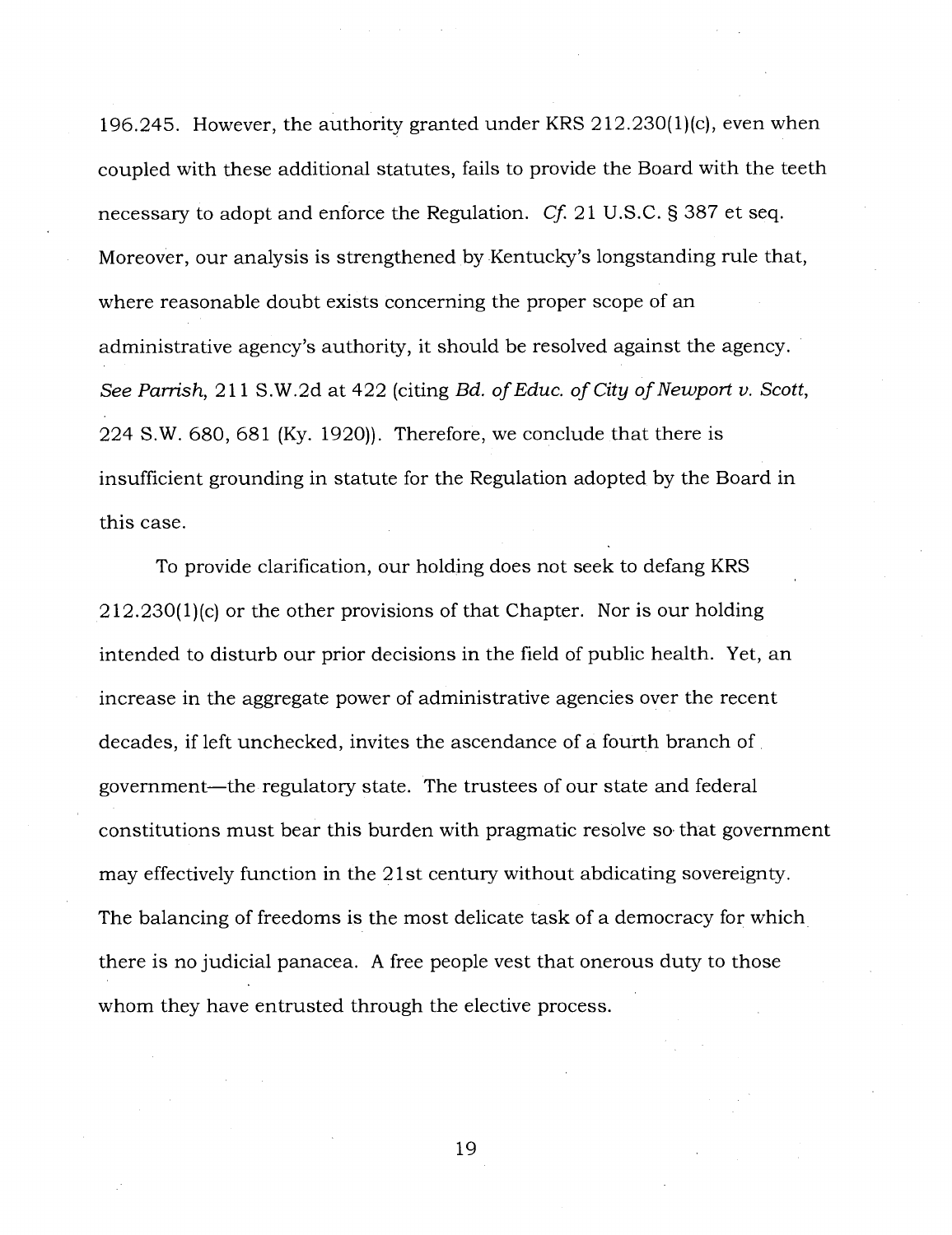# *Constitutionality and Preemption*

Having determined that the Board exceeded its statutory authority, we need not address Appellants' alternative argument regarding the constitutionality of KRS 212.230(1)(c). We will briefly discuss Appellants' final argument that the field of tobacco-smoke-regulation has been preempted by the Commonwealth and its subdivisions.

As previously noted, the General Assembly has enacted laws governing smoking. KRS 61.165; KRS 61.167; KRS 438.050; KRS 196.245. However, these laws merely regulate smoking in state-owned and managed facilities. When previously presented with this nearly identical argument, we stated that "the statutes presented are not a comprehensive system of legislation on smoking but are a collection of various statutes that mention smoking in a specific context." *Lexington Fayette County Food and Beverage Ass'n,* 131 S.W.3d at 751 (holding that smoking ban ordinance was not preempted by state law). In consideration of the subsequent amendments to KRS 61.165, we reaffirm our previous holding.

#### **Conclusion**

In sum, we hold that the Bullitt County Board of Health exceeded its authority under KRS 212.230(1)(c) in adopting Regulation No. 10-01. Bullitt County Health Board Regulation No. 10-01 is therefore invalid and unenforceable. For the foregoing reasons, we reverse the decision of the Court of Appeals and reinstate the judgment of the Bullitt Circuit Court.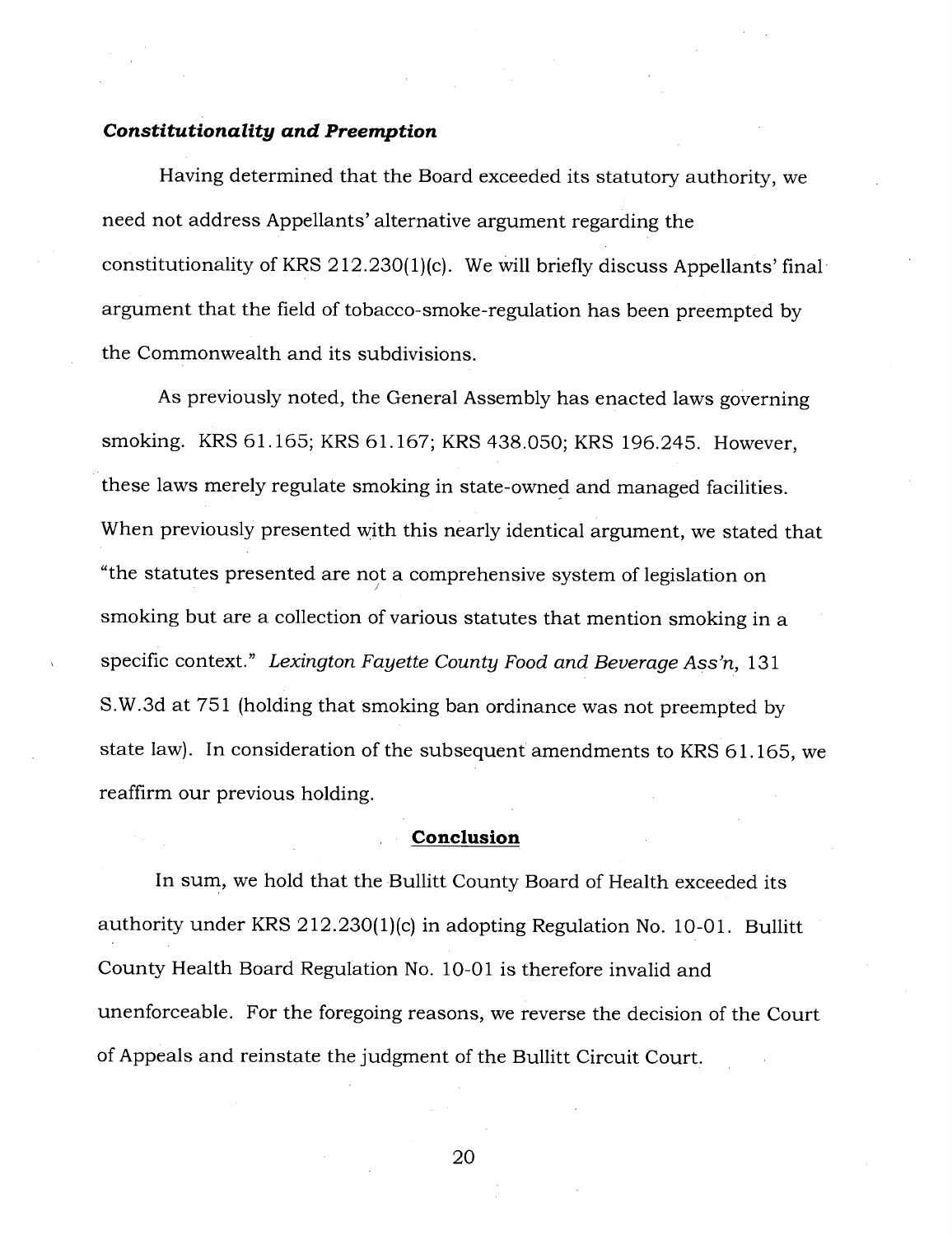Minton, C.J.; Abramson, Noble, Venters and Scott, JJ., concur. Keller,

J., not sitting.

# COUNSEL FOR APPELLANT, BULLITT FISCAL COURT, BULLITT COUNTY, KENTUCKY:

John E. Spainhour, Jr. Monica Meredith Robinson Tammy Renee Baker

COUNSEL FOR APPELLANT, CITY OF SHEPHERDSVILLE:

Joseph Wantland

COUNSEL FOR APPELLANT, CITY OF MOUNT WASHINGTON:

Norman Richard Lemme Matthew R. Lemme

COUNSEL FOR APPELLANTS, CITY OF HILLVIEW; CITY OF LEBANON JUNCTION; CITY OF PIONEER VILLAGE; CITY OF HEBRON ESTATES; CITY OF HUNTERS HOLLOW; CITY OF FOX CHASE:

Mark Edward Edison

COUNSEL FOR APPELLEE:

Phillip D. Scott Jason Trent Ams